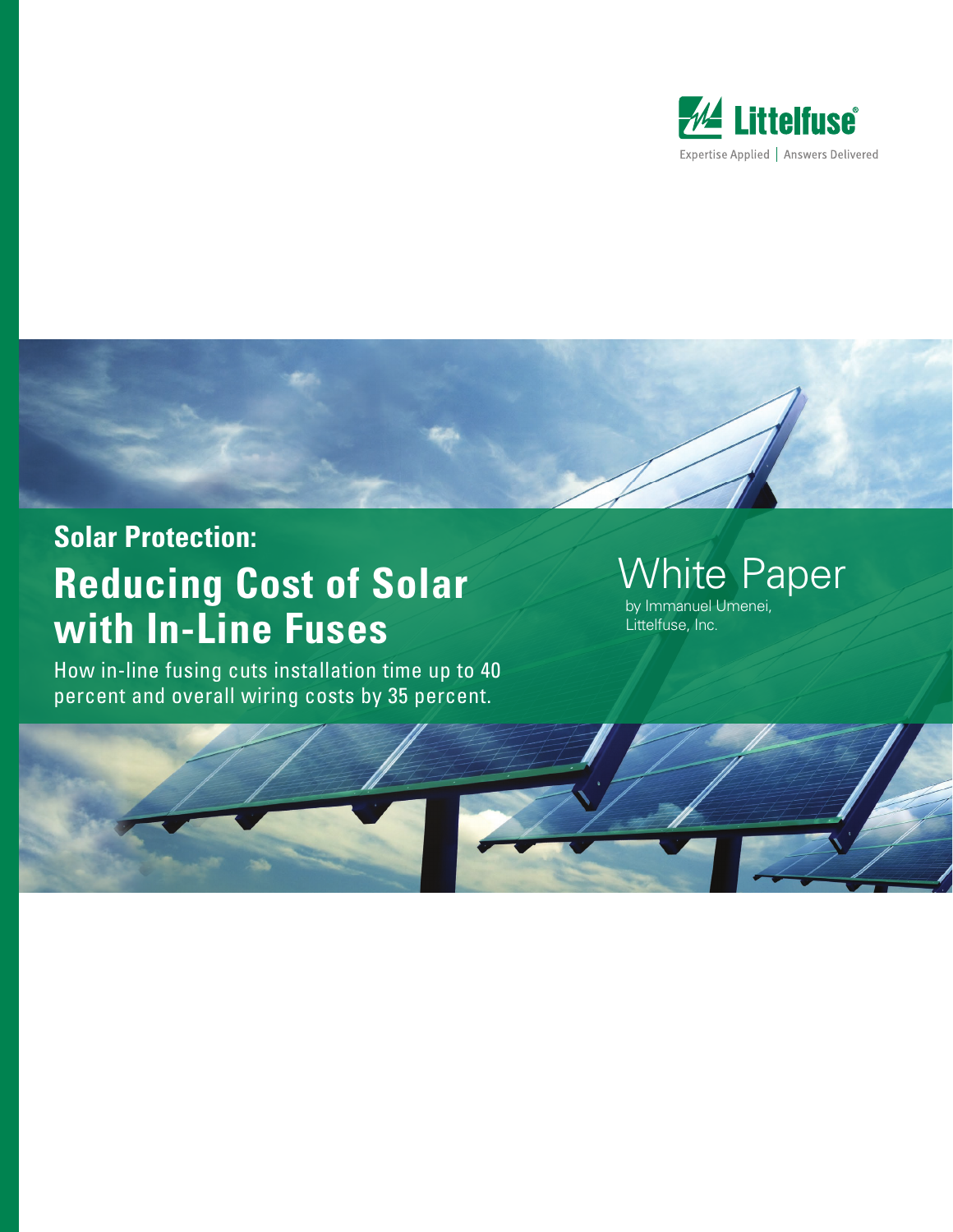### Introduction

*The build out of renewable energy infrastructure depends on economic drivers and is experiencing increased pressure to achieve parity with traditional electrical power sources. Reducing the cost of installing photovoltaic (PV) systems is high on the focus list of the solar power industry.*

*This is the context in which a leading supplier to the solar energy market came to Littelfuse with a challenge: how could it improve the method for protecting PV strings from damaging overcurrents in a way that would reduce complexity and cost? The supplier sought to add DC fuses to the wiring harnesses that they manufactured for linking solar panel strings to combiner boxes.* 

*Littelfuse applications engineers went to work, seeking to fully understand the problem.*

*Initially, every string was protected at the level of the combiner box, requiring many costly combiner boxes in especially large scale solar installations*

*To reduce the number of combiner boxes, wire harnesses with integrated fuses allowed low amperage strings to be combined prior to the box. Combiner box reduction could be attained but traditional methods of integrating the fuse protection into the harness created reliability and yield issues.*



#### **An Innovative Solution**

To reduce the number of inputs (cables) going in to the combiner box, and subsequently the number of combiner boxes required, the supplier wanted to put overmolded fuses in-line within the wiring harness. This would bring about a more streamlined installation and bring protection closer to the panels. Also with this methodology, the installer could combine many more of the protected strings into one cable, carrying more current into the combiner box.

Littelfuse engineers wanted to add the fuses inline without creating cost and reliability issues associated with connections, such as fuses with wire connections made directly to the end-cap or a cap–on-cap connection with the outer cap having crimp-on barrel to which the wire is crimped. They also realized that they needed to find a solution that was economical and easy to assemble for the wire harness manufacturer. Previous solutions tried by the harness manufacturers created additional costs and poor yields.

After carefully reviewing and fine-tuning the requirements, the Littelfuse engineering team developed a proposal for a new fuse designed to meet the supplier's unique requirements. Two new series of fuses (POWR-GARD® SPFI and SPXI) were developed. Each has a "unibody" end cap (i.e., no joints) with a crimp-on barrel optimized for wire crimping and over-molding. The new fuses were engineered specifically to integrate into an in-line assembly within a wire harness. They meet the electrical requirements of UL 2579 for photovoltaic applications and can be electrically insulated with either over-molding or an approved heat-shrink. In the rare occurrence of a fault where the fuse would open as expected, replacement kits provide overmolded in-line fuses with connectors which allow for quick replacement.

SPFI Series fuses have a voltage rating of 1000VDC, an interrupting rating of 20kA, with a choice of amperage ratings from 2A to 30A. SPXI Series fuses have a voltage rating 1500VDC, an interrupting rating of 30kA, with a choice of amperage ratings from 2A to 30A. The relatively high amperage ratings allows for increasing efficiencies as PV technology improves.

Littelfuse created samples for customer testing, which proved to solve the manufacturing yield problems that they had encountered previously. The supplier liked the crimped connection because it allows for a solid contact between the wire and the fuse, reducing the potential for high resistance contacts that can overheat. Also the design reduces the number of potential points of failure within the harness.

These fuses have been widely accepted and preferred by the industry making them prevalent across several installations. As an example, the 4 amp in-line fuses are part of multiple global utility installations with more than 2.5 million fuses installed, protecting over 2000 miles of solar cables.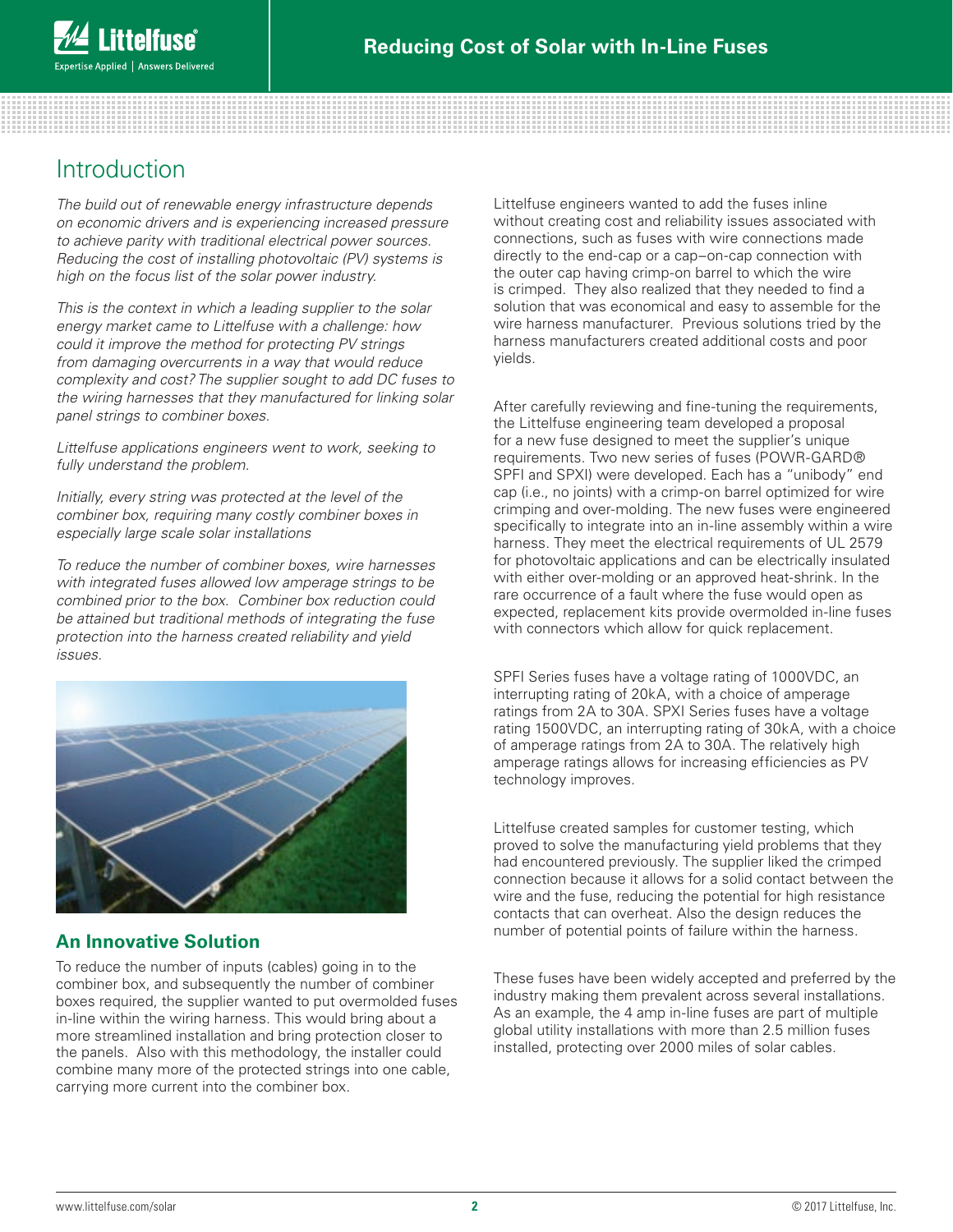

#### **Dramatic Cost Savings**

Even more important, the wire harness with in-line fuses offers dramatic cost reductions for EPCs and project investors. By fusing in-line instead of in the combiner box, the harness reduces the total number of inputs into a combiner box. Multiple protected strings are combined in the harness, having fewer inputs with higher ampacity coming into the box.



#### **Figure 1.**

Wiring harness made by Hikam America has eight branches, each protected by a Littelfuse supplied in-line DC fuse.

This greatly reduces the number of combiner boxes required to service the overall installation. For example, instead of having eight combiner boxes handling 16 15-amp inputs for 1.2 megawatts, protected strings would allow four combiner boxes handling 16 30-amp inputs at equal power.

Typically these boxes, outfitted with fuse holders, cost more than \$1000 each, so the cost savings is substantial. In this architecture the reduced number of combiner boxes also reduces the amount of wire that is required. This impacts total cost of cable and favorably impacts labor costs.

Brian Moore, sales representative of Hikam America, Inc., a major manufacturer of wiring harness assemblies, said that his end customers have found that the in line fuse protection solution reduces installation time of solar fields by up to 40 percent and overall wiring costs by 35 percent.

"The in-line approach is popular among EPCs and installers for protecting systems of all solar panel types, including crystalline, poly/mono crystalline silicon, and thin film," Moore said. "The fuses used in the wiring harness are usually smaller and less costly than the fuses used in panels, and they are easy to replace after a fuse needs to open."

#### **Conclusion**

The electrical Balance of Systems (BOS) components required to transmit and convert solar energy, including wire, string and array combiner boxes, and other components represent a significant part of the total cost of a solar installation. By helping to reduce the number of components, as well as reducing the labor required to build solar installations, Littelfuse is a partner in helping make the world a little greener.